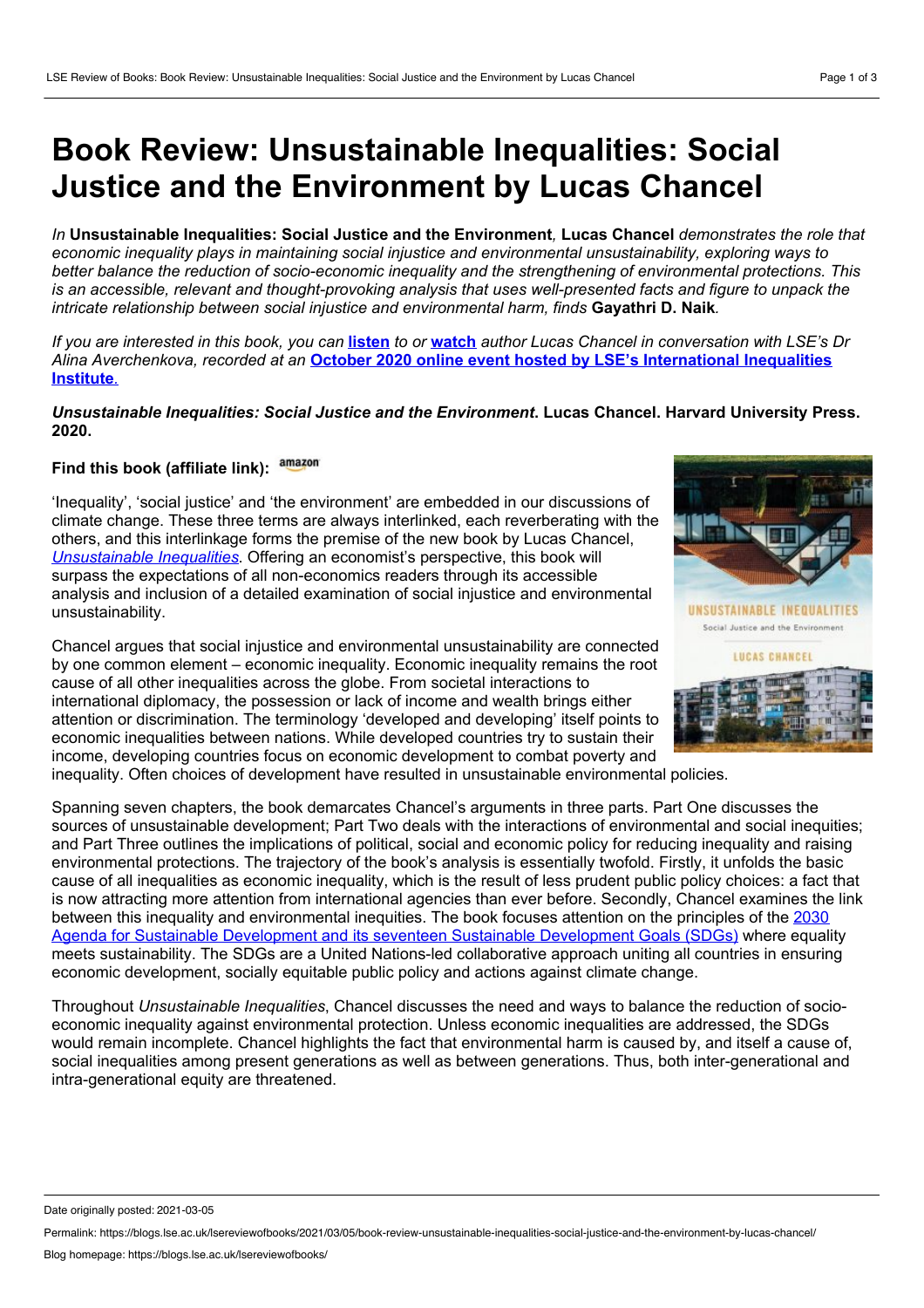

The book underscores Chancel's argument that while reducing economic inequality leads to improvements in the environment and ecosystems, this is not an automatic guarantee. But why can't inequality be addressed? What are its causes that have such a devastating impact on social equality and the ecosystem? Chancel presents his findings here. Inequalities vary among nations and they have increased within nations in the twentieth century. According to him, the decrease in public wealth and the exponential increase in private wealth are key factors in the widening of wealth inequality, leading to the confinement of wealth with a few, while others live in poverty or below poverty lines without any welfare measures from the state. Additionally, technological innovation, trade and financial globalisation as well as the adoption of neoliberal trade policies have contributed to the slow death of the social state.

Sharing the benefits and burdens in natural resources has always been inequitable – be it in access to natural resources, exposure to hazards, burden-sharing in responsibility and unequal participation in policymaking as well as inequalities in enjoying the benefits of environmental policies. A parallel could be drawn here to the unequal distribution of wealth among a small number of individuals who are also highly influential in politics. The super-rich influence not only tax policies, but also policies on natural resources. A contradiction arises here as countries argue for cleaner energies to address climate change, but vehemently support the rich and powerful in the perpetuation of environmental harm.

Chancel stresses the role of natural resources energy in inequality to substantiate this point. Energy is crucial in the economic and social development of a nation, improving its economy, strengthening its health, employment facilities and improving socialisation. Access to and use of energy are unequal across the globe with developed countries like the United States leading the world's energy consumption; in many developing countries, electricity is a dream for millions. This is true in the case of other resources like clean drinking water, healthy food and territorial resources.

Income inequality also causes unequal exposure to risk. Poor people are vulnerable to both natural hazards and human-caused environmental accidents, risking their health, life and property. Chancel highlights this through the example of discrepancies in the health impacts caused by air pollution in cities like New Delhi. These cities are not only the victims of hazards but also of unequal and untargeted policies. A vicious cycle formed by economic, environmental and political inequalities is thus highlighted by Chancel.

Date originally posted: 2021-03-05

Permalink: https://blogs.lse.ac.uk/lsereviewofbooks/2021/03/05/book-review-unsustainable-inequalities-social-justice-and-the-environment-by-lucas-chancel/